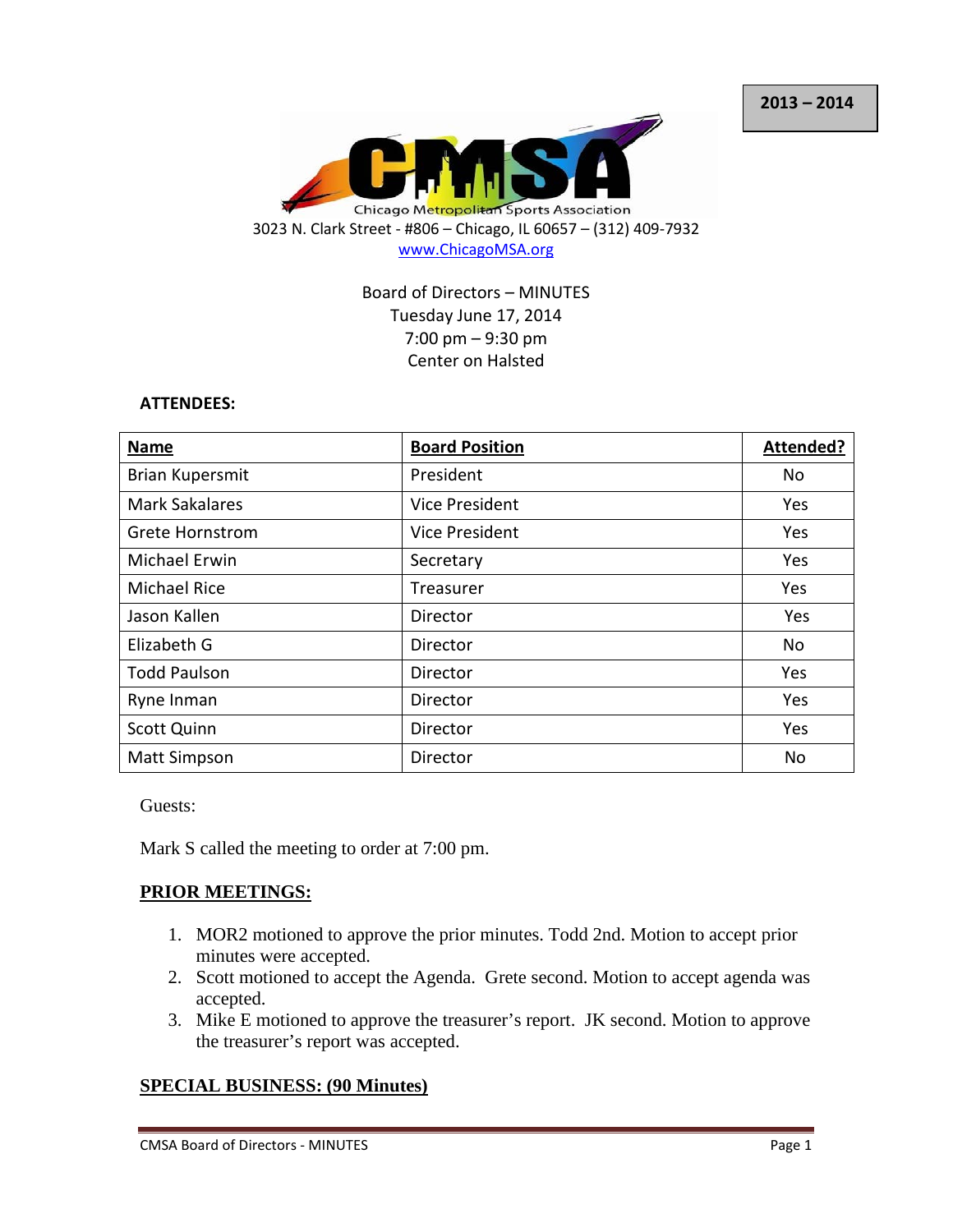- 1. Treasurer Report 10 min
	- 4034 Members
	- Finances in the positive fiscal year ends August 31.
	- Beach volleyball is close to 1400 people this year. Most ever.
- 2. Nominations 10 min
	- Nominating for three positions on the main board.
		- o Mike Erwin nominates Grete Hornstrom.
		- o Todd Paulson nominates Michael Rice.
		- o Mark Sakalares nominates Jason Kallen.
	- Nominations closed for 2014.
- 3. Election process 20 min
	- Michael Rice is explaining the election process for 2014.

## **7:28pm meeting started again.**

- 1. Pride fest and parade (Matt/Erwin) 5 min
	- Matt S needs volunteers for Pride fest. Please sign up for open spots.
	- Parade is ready to go. Currently have 32 volunteers. All give-aways have been received.
	- Backlot info going out this week on FB and in the email.
- 2. Plan for CMSA January party (Todd) 5 min
	- Sam has resigned.
	- Date: Joes January 24, 2015
	- Todd will check the date is open.
	- Scott moves to accept date and down payment. Mark seconds.
- 3. Liaison program/commissioner's communication Grete's 15 min
	- Ongoing communications with commissioners
	- Plan to come after election
- 4. Self defense recap 5 min
	- Seven people attended, very positive feedback, class lasted 3 hours, and would like to offer more classes in Sept.